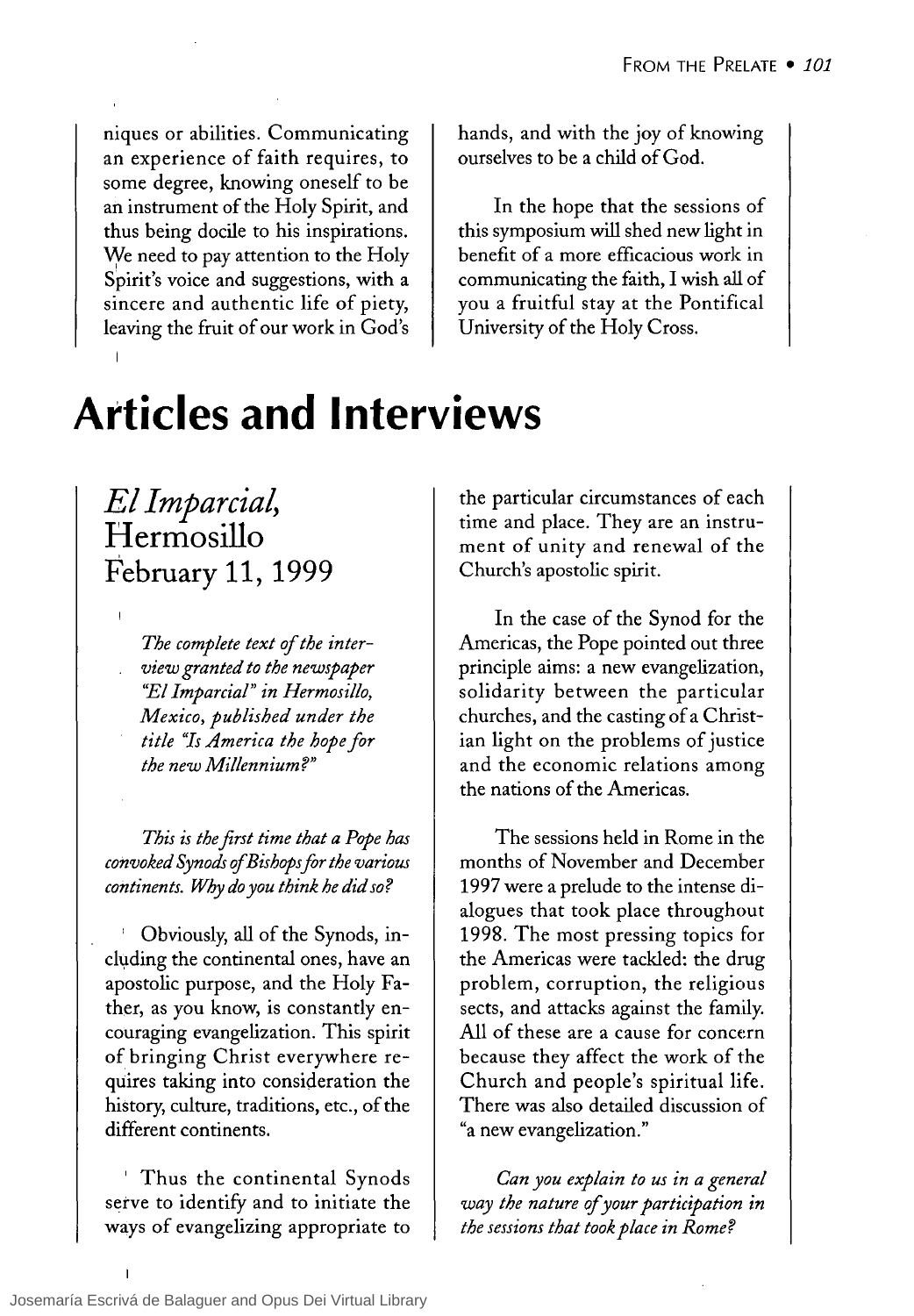During the sessions, the synod fathers and the experts reflect together on the topics that have been proposed. They study, they listen to the contributions of the others, they pray (this is very important) and, when it's their tum, they intervene. In my intervention 1 tried to stress the laity's responsibility in carrying out the Church's mission through their daily work, without forgetting their role in helping the most needy members of society, not only through social work but aboye aH by striving to bring it about that social structures reflect Christ's justice and charity.

#### *Why did you take part in the Synod?*

1 was one of the members designated by the Pope. In the words of Blessed Josemaría, Opus Dei is a small portion of the Church. The Prelature is headed by a bishop who, in union with the Holy Father and his fellow bishops, tries to help the faithful of Opus Dei sanctify their daily life and to carry out an extensive apostolate in their family, professional and social environment. Opus Dei has been present in America for fifty years and there are many faithful of the Prelature in the New World.

*Among the topies dealt with in the working sessions we jind, among others, the spread* of *the seets, popular devotion, growing urbanization, etc. Are these problems dealt with beeause they are partieularly aeute inAmeriea or are they universal problems that are also present here?* 

As you say, these are widespread problems that are also present in America, although it is true that sorne of these situations are particularly pressing in

the countries of the American continents. What is important is to find solutions that really address the problems as they exist: "American solutions," if you will allow me to use this expression. Americans have to work with others to come up with realistic solutions adapted to local circumstances, which all of us are interested in even though we live on other continents. For example, the problem of the spread of the sects is a . manifestation of the hunger to know God that exists in America. When we fail to present the figure of Jesus Christ adequately, people seek other paths. The Synod has consequently encouraged Catholics in the Americas to proclaim Christ with more courage. Every day that goes by increases my conviction that the Church has great reasons for hope in these countries.

*1 understand that the Pope participates in al! the meetings* of *the synods. How does the Pope take part in these meetings?* 

In many ways. But what stands out above all is one activity: John Paul II listens. Over the last few days the Pope has been listening attentively to the interventions of those present. And one also realizes that he is praying while he is listening and that he loves those who participate. I think we all too frequent1y forget this aspect of the Holy Father's activity. We only speak of his writings or his trips. But the Pope listens a great deal and he takes a true interest in people and in nations, in their problems and in their joys; and he prays a great deal for their intentions. 1 am sure that during the days of the Synod he had frequent recourse to Our Lady of Guadalupe, the great patroness of America.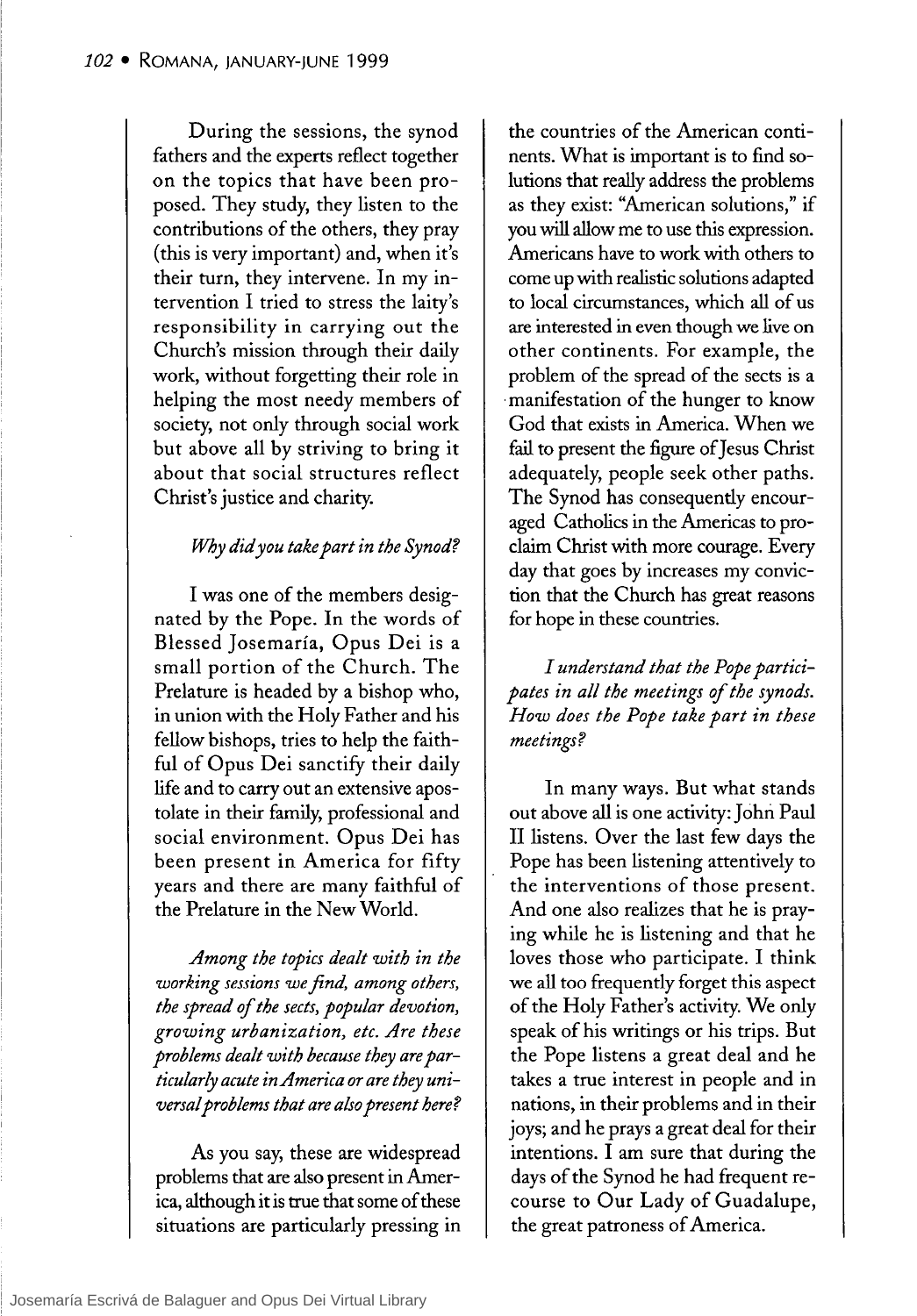The solutions offered focused on the work of the ordinary, common Christians who. are in the very heart of the social structures and who have to face the challenges to a healthy family life.

### *What are the greatest chal/enges facing the Church in America as it enters the new millennium?*

In his homily during the Mass that he celebrated on the last day of the Synod, John Paul II pointed out some of these challenges. Among the issues that he raised. I would call to mind his insistence on the need for a catechesis that is both faithful to the Gospel and suited to the requirements of the times. Everything that has to do with education has a great transcendence. America is a continent with a great patrimony: its people, its resources, its faith. There are many other places in the world where people do not yet know Christ. Here, the faith is deeply rooted and very widespread. But it must be grasped more deeply, known more fully, lived in a more consistent way and made to bear fruit. Formation is the key way to achieve this. This is an obligation for everyone in the Church, whether here, or in Europe, or<sup>i</sup>in Asia, or in Africa, everywhere.

<sup>I</sup>*Opus Dei, lhe institution that you head, is a social phenomenon of great interest to any concernedjournalist. We know that this institution of the Church wórks in many countries on the American continent. What is the role of Opus Dei with respect to the issues that were addressed in the Synod?* 

As a part of the Church, Opus Dei participates in the evangelizing objectives set forth by the Synod. It also fully embraces the conclusions highlighted by the Holy Father. In particular, united to other Catholics, the faithful of Opus Dei will try to implement these conclusions in the many sectors of the world of work in which they are engaged. As everyone knows, the faithful of Opus Dei are ordinary Christians who want to sanctify their daily work and their ordinary life.

*We know that the founder of Opus Dei, Blessed josemaría, chose Mexico to be the jirst country where Opus Dei would begin on the American continent. Why did he choose Mexico?* 

Many circumstances were involved in this choice. I think some important elements included this country's hospitality, its cordial welcome and openness to a message that was both old and new at the same time. and the faith of the Mexican people.

*In studying the beginnings ofOpus Dei in Spain one finds that the founder had recourse to the poor, to the sick in the hospitals, etc. But how did Opus Dei begin in Mexico?* 

Since it is made up of ordinary Christian faithful, Opus Dei reflects the social structure of the countries where it is present. Mexico is no exception. Here farm workers, business people, professors, domestic workers and the like, both men and women, belong to. Opus Dei. In Opus Dei there is no. discrimination based on race, nationality, social level, title or the amount in your bank account. There is room for everyone who sincerely wishes to live his Christian vocation to the full in his work, whatever that be.